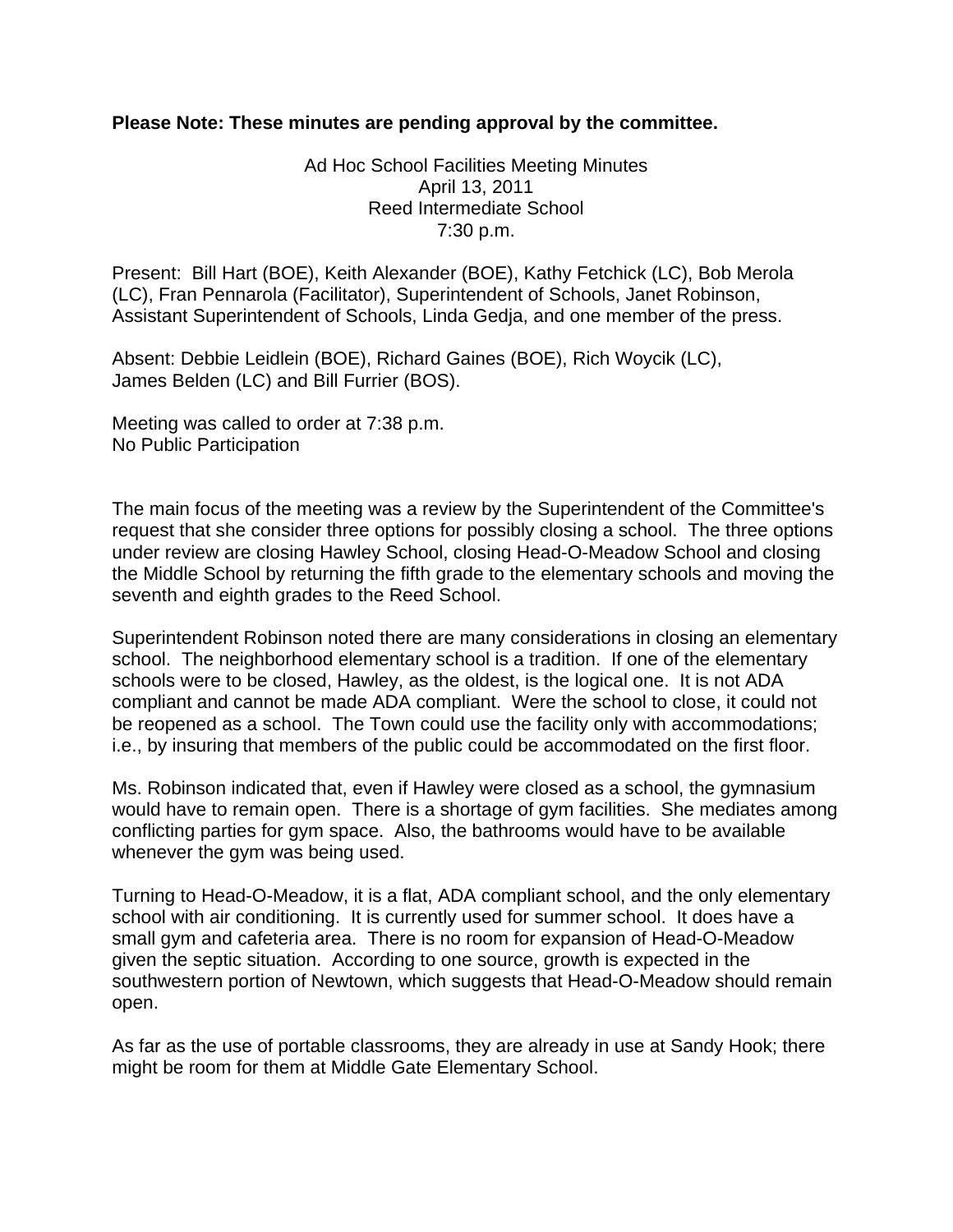Closing the Middle School and moving the seventh and eighth grades to Reed School and the fifth grade to the elementary schools was discussed. Janet Robinson indicated that the school was basically at capacity, with a total of about 900 students, suggesting that consolidation like this was only feasible once class sizes reached 300 students per class.

A discussion of the Star Program for medically fragile students, which is self-contained at the Reed Intermediate School, ensued. It is a program that could be moved to the high school, which would free up the classroom space at Reed. There is also at least one room devoted to the needs of two Special Ed students who are wheelchair bound and need specialized services.

The Committee then discussed the challenges in integrating the seventh and eighth grades into the Reed School environment. It was noted that there would be a need for additional lab space (there are currently four rooms and six would probably be necessary).

Impact on district music programs was discussed. Would returning the fifth grade to the elementary schools adversely impact the orchestra and band programs for those students.

The impact on school transportation of closing a school was discussed. Of the three alternatives, it appears that closing Head-O-Meadows would have the greatest transportation impact.

Instructional issues were discussed. Clusters in the seventh and eighth grades typically constitute four teachers and up to 100 students. The fifth and sixth grade clusters are two teachers and 50 students. Bill Hart noted that adding a cluster at the seventh or eighth grade level represented a commitment for four teachers. It was noted that in the seventh and eighth grade levels, there are state requirements for specialization (they need secondary certification). At the sixth grade level, they just need elementary certification.

Superintendent Robinson discussed the Pre-K Program. It has been concentrated at Head-O-Meadow, and they are looking to diversify it to the other elementary schools. She noted that Governor Malloy was an advocate for Pre-K in the Stamford School System and expects efforts to make it statewide. Assistant Superintendent Gedja indicated they were looking at the Pre-K and Kindergarten curriculum this year, with an eye towards easing the transition to first grade. Janet Robinson noted that having the Pre-K's in the local schools made transitions for Special Ed students easier.

Bill Hart began a discussion of what needs to be considered with expanding the Reed School and questioned whether the portables the district currently owns would be suitable. If we don't use the portables, is there room on the Reed site to expand cost considerations for that expansion that need to be considered. Part of the analysis going